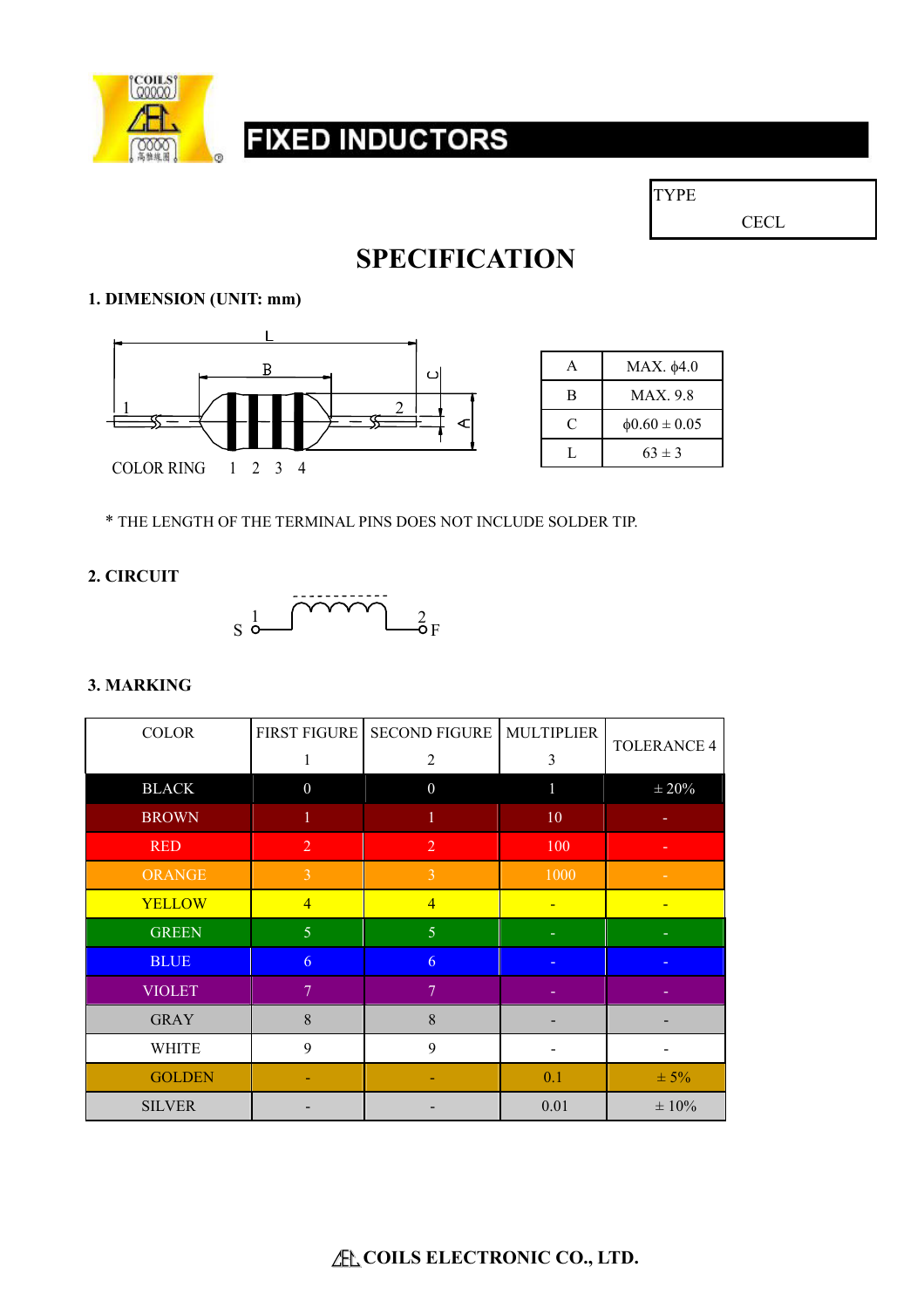

4. CONSTRUCTION:





| No.            | <b>NAME</b>                         | <b>MATERIAL</b>                       |
|----------------|-------------------------------------|---------------------------------------|
| 1              | <b>CORE</b>                         | FERRITE CORE CQ5B, CL6E OR EQUIVALENT |
| $\mathfrak{D}$ | <b>ADHESIVE</b>                     | <b>EPOXY RESIN</b>                    |
| 3              | <b>LEAD WIRE</b>                    | <b>SOLDER PLATED COPPER WIRE</b>      |
| $\overline{4}$ | <b>SOLDER</b>                       | H60A                                  |
| 5              | <b>WIRE</b>                         | POLYURETHANE ENAMELLED COPPER WIRE    |
| 6              | UNDER-COATING RESIN BUTADIENE RESIN |                                       |
| 7              | <b>OVER-COATING RESIN</b>           | <b>EPOXY RESIN</b>                    |
| 8              | <b>COLOR CODE</b>                   | <b>MELAMINE RESIN</b>                 |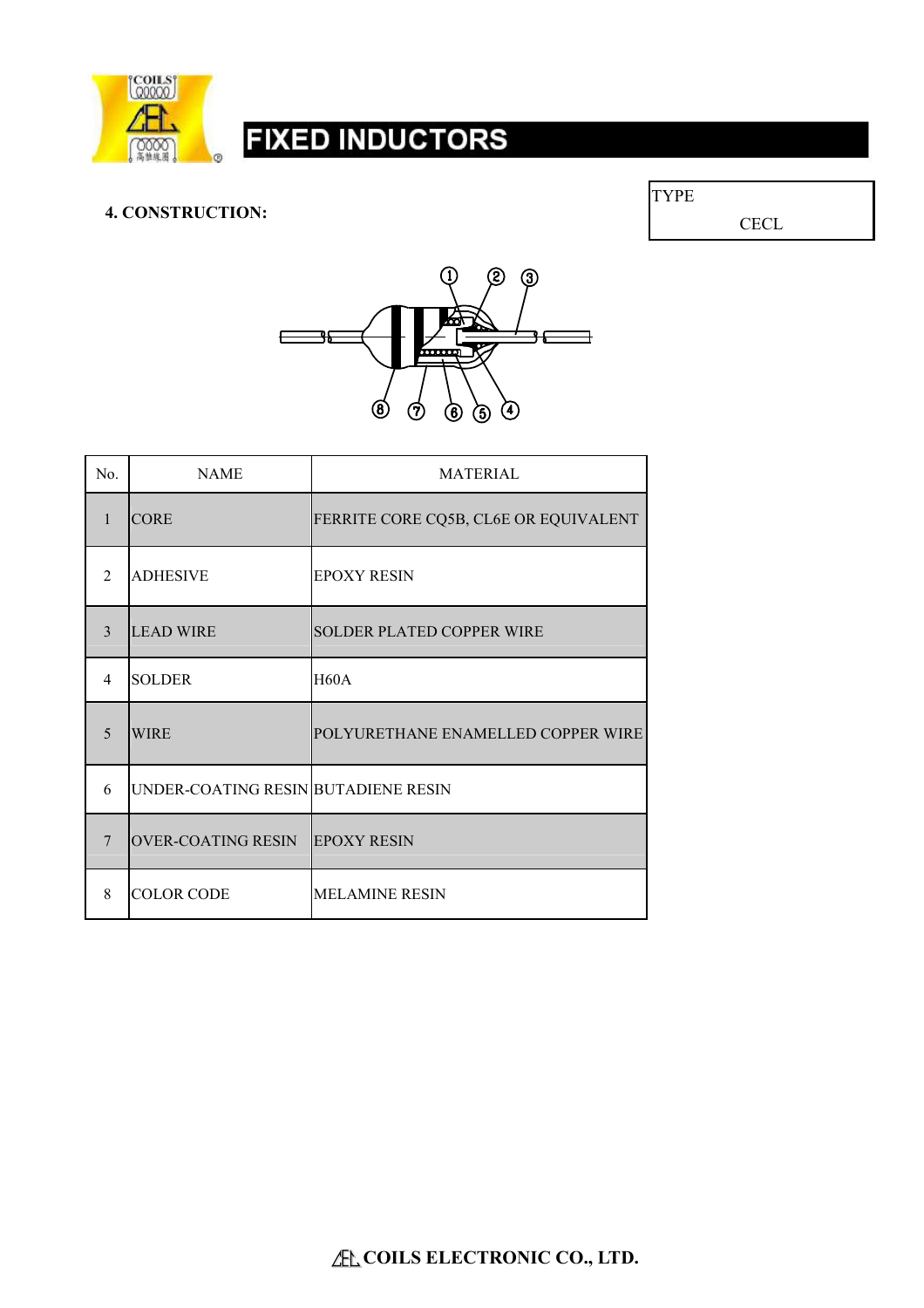

TYPE

**CECL** 

#### 5. ELECTRICAL CHARACTERISTICS

|            |                                               | $\mathbf L$ | $\mathbf L$      | Q    | D.C.R.     | <b>RATED</b>          | S.R.F. | <b>MEASURING</b>   |      |
|------------|-----------------------------------------------|-------------|------------------|------|------------|-----------------------|--------|--------------------|------|
| No.        | <b>MODEL</b>                                  | $(\mu H)$   | <b>TOLERANCE</b> | Min. | $(\Omega)$ | <b>CURRENT</b>        | (MHz)  | FREQUENCY MATERIAL |      |
|            |                                               |             |                  |      | Max.       | Max. (A) $\mathbb{X}$ | Min.   | (MHz)              |      |
| 01         | CECL-1R0 <sup>0</sup> -812201                 | 1.0         |                  | 45   | 0.18       | 0.80                  | 93     |                    |      |
| 02         | CECL-1R2 <sup>0</sup> -812202                 | 1.2         |                  | 50   | 0.20       | 0.73                  | 86     |                    |      |
| 03         | CECL-1R5 <sup>0</sup> -812244                 | 1.5         |                  |      | 0.22       | 0.70                  | 80     |                    |      |
| 04         | CECL-1R8 <sup>0</sup> -812203                 | 1.8         |                  |      | 0.24       | 0.67                  | 75     |                    |      |
| 05         | CECL-2R2 <sup>0</sup> -812204                 | 2.2         |                  | 55   | 0.27       | 0.66                  | 70     |                    |      |
| 06         | CECL-2R7 <sup>0</sup> -812205                 | 2.7         | M, K             |      | 0.30       | 0.65                  | 67     |                    |      |
| 07         | CECL-3R3 <sup>0</sup> -812206                 | 3.3         |                  | 60   | 0.34       | 0.60                  | 63     | 7.96               |      |
| ${\bf 08}$ | CECL-3R9 <sup>0</sup> -812207                 | 3.9         |                  | 65   | 0.36       | 0.57                  | 43     |                    |      |
| 09         | CECL-4R7 <sup>0</sup> -812208                 | 4.7         |                  | 70   | 0.38       | 0.55                  | 37     |                    |      |
| 10         | CECL-5R6 <sup>0</sup> -812209                 | 5.6         |                  |      | 0.40       | 0.52                  | 32     |                    |      |
| 11         | CECL-6R8 <sup><math>\Box</math></sup> -812210 | 6.8         |                  |      | 0.45       | 0.50                  | 25     |                    |      |
| 12         | CECL-8R2 <sup>0</sup> -812211                 | 8.2         |                  | 60   | 0.50       |                       | 16.5   |                    |      |
| 13         | CECL-100 <sup>o</sup> -812212                 | 10          |                  |      | 0.60       | 0.46                  | 14.0   |                    | CQ5B |
| 14         | CECL-120 <sup>0</sup> -812213                 | 12          |                  |      | 0.65       | 0.38                  | 12.5   |                    |      |
| 15         | CECL-150 <sup>0</sup> -812214                 | 15          |                  |      | 0.74       | 0.34                  | 11.0   |                    |      |
| 16         | CECL-180 <sup>-812215</sup>                   | 18          |                  | 50   | 0.80       | 0.32                  | 8.5    |                    |      |
| 17         | CECL-220 <sup>0</sup> -812216                 | 22          |                  |      | 0.85       | 0.31                  | 6.5    |                    |      |
| $18\,$     | CECL-270 <sup>0</sup> -812217                 | 27          |                  |      | 0.95       | 0.29                  | 4.8    |                    |      |
| 19         | CECL-330 <sup>0</sup> -812218                 | 33          |                  |      | 1.1        | 0.28                  |        |                    |      |
| 20         | CECL-390 <sup>□</sup> -812219                 | 39          |                  | 45   |            | 0.22                  | 4.2    | 2.52               |      |
| 21         | CECL-470 <sup>0</sup> -812220                 | 47          |                  |      | 2.1        |                       |        |                    |      |
| 22         | CECL-560 <sup><math>\Box</math></sup> -812221 | 56          | M, K, J          |      | 2.3        | $0.20\,$              | 4.1    |                    |      |
| 23         | CECL-680 <sup>o</sup> -812222                 | 68          |                  |      | 2.5        | 0.19                  | 3.8    |                    |      |
| 24         | CECL-820 <sup>0</sup> -812223                 | 82          |                  | 40   | 2.7        | 0.18                  | 3.5    |                    |      |
| 25         | CECL-101 <sup>□</sup> -812224                 | 100         |                  |      | 3.4        |                       | 3.2    |                    |      |
| 26         | CECL-121 <sup>0</sup> -812225                 | 120         |                  | 55   | 4.7        | 0.15                  | 2.5    |                    |      |
| $27\,$     | CECL-151 <sup>0</sup> -812226                 | 150         |                  | 45   | 5.0        |                       | 2.3    |                    |      |
| $28\,$     | CECL-181 <sup>0</sup> -812227                 | 180         |                  | 50   | 5.7        | 0.13                  | 2.2    |                    |      |
| 29         | CECL-221 <sup>0</sup> -812228                 | 220         |                  | 55   | 6.2        |                       | 2.0    | 0.796              | CL6E |
| 30         | CECL-271 <sup>□</sup> -812229                 | 270         |                  |      | 7.1        | 0.12                  | 1.8    |                    |      |
| 31         | CECL-331□-812230                              | 330         |                  | 50   | 7.7        | 0.11                  | 1.7    |                    |      |

**ARE COILS ELECTRONIC CO., LTD.**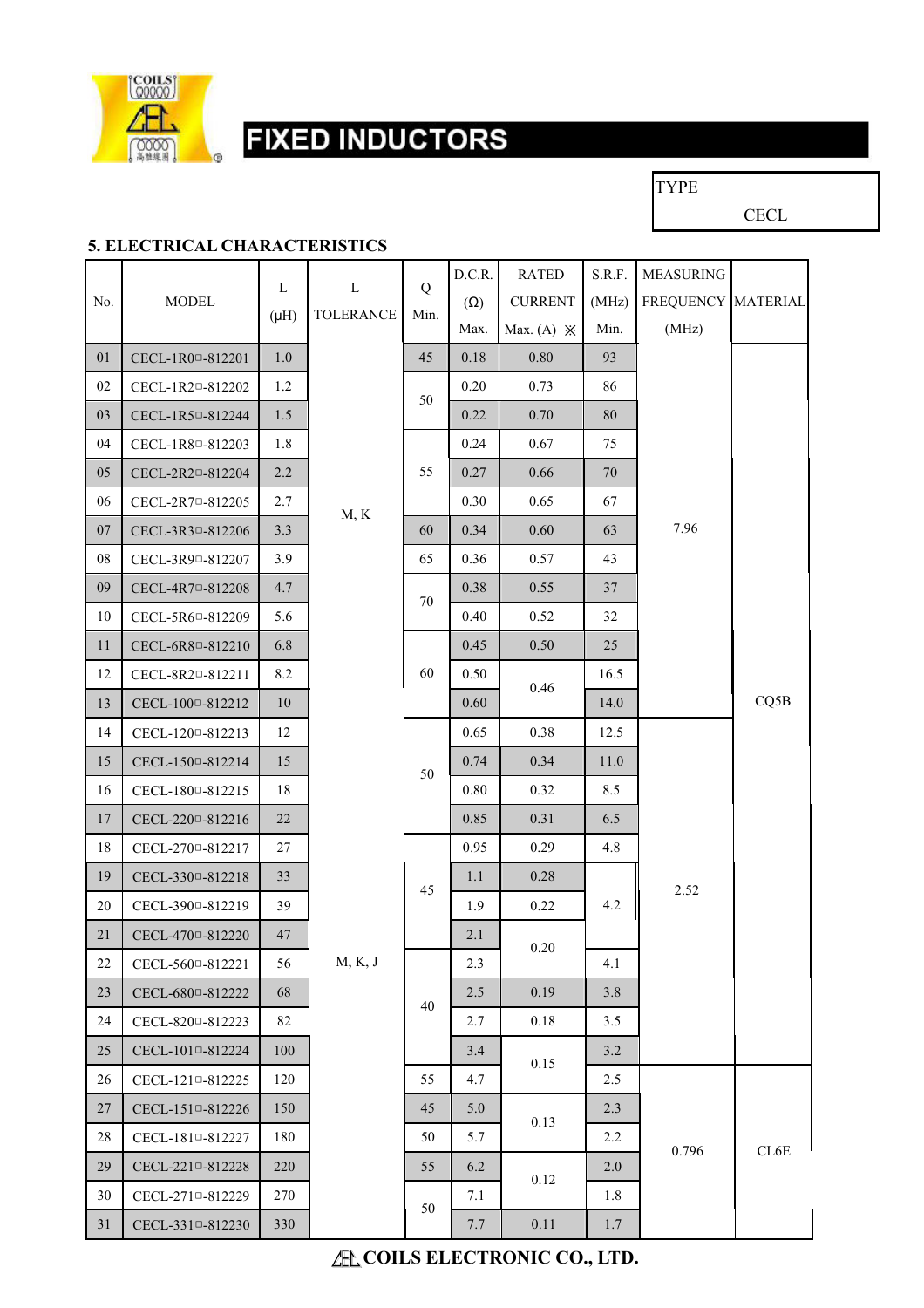

TYPE

**CECL** 

#### ELECTRICAL CHARACTERISTICS

|     |                                               | L    | L                | Q    | D.C.R.     | <b>RATED</b>          | S.R.F. | <b>MEASURING</b> |                 |
|-----|-----------------------------------------------|------|------------------|------|------------|-----------------------|--------|------------------|-----------------|
| No. | <b>MODEL</b>                                  |      | <b>TOLERANCE</b> | Min. | $(\Omega)$ | <b>CURRENT</b>        | (MHz)  | <b>FREQUENCY</b> | <b>MATERIAL</b> |
|     |                                               | (HH) |                  |      | Max.       | Max. (A) $\mathbb{X}$ | Min.   | (MHz)            |                 |
| 32  | CECL-391 <sup>-812231</sup>                   | 390  |                  |      | 10.5       | 0.10                  | 1.6    |                  |                 |
| 33  | CECL-471 <sup>0</sup> -812232                 | 470  |                  | 50   | 11.9       | 0.09                  | 1.5    |                  |                 |
| 34  | CECL-561 <sup>-812233</sup>                   | 560  |                  |      | 13.3       |                       | 1.4    | 0.796            |                 |
| 35  | CECL-681 <sup>0</sup> -812234                 | 680  |                  |      | 15.1       | 0.08                  | 1.3    |                  |                 |
| 36  | CECL-821 <sup><math>\Box</math></sup> -812235 | 820  |                  | 45   | 20.0       | 0.06                  | 1.2    |                  |                 |
| 37  | CECL-102 <sup>0</sup> -812236                 | 1000 |                  | 40   | 21.0       |                       | 0.90   |                  |                 |
| 38  | CECL-122 <sup>0</sup> -812237                 | 1200 | M, K, J          |      | 32.0       | 0.055                 | 0.82   |                  | CL6E            |
| 39  | CECL-152 <sup>0</sup> -812238                 | 1500 |                  |      | 44.5       | 0.045                 | 0.76   |                  |                 |
| 40  | CECL-182 <sup>0</sup> -812239                 | 1800 |                  |      | 50.0       | 0.040                 | 0.68   |                  |                 |
| 41  | CECL-222 <sup>0</sup> -812240                 | 2200 |                  | 30   | 54.0       | 0.52                  | 0.252  |                  |                 |
| 42  | CECL-272 <sup>0</sup> -812241                 | 2700 |                  |      | 61.0       |                       | 0.40   |                  |                 |
| 43  | CECL-332 <sup>0</sup> -812242                 | 3300 |                  |      | 68.5       | 0.035                 | 0.28   |                  |                 |
| 44  | CECL-392 <sup>-812243</sup>                   | 3900 |                  |      | 74.0       | 0.030                 | 0.12   |                  |                 |

\*  $\Box$ : M:  $\pm 20\%$ , K:  $\pm 10\%$ , J:  $\pm 5\%$ 

\* TESTING INSTRUMENT

INDUCTANCE & Q: HP 4284A & HP 4285A OR EQUIVALENT.

D.C.R.: KEITHLEY 580 MICRO OHM METER OR EQUIVALENT.

RATED CURRENT: HP 4284A, HP42841A, HP E3632A, HP 34401A OR EQUIVALENT.

S.R.F.: HP 4395A, HP4285A OR EQUIVALENT.

※ THIS INDICATES THE VALUE OF CURRENT WHEN THE INDUCTANCE IS 10% LOWER THAN ITS INITIAL VALUE AT D.C. SUPERPOSITION OR D.C. CURRENT WHEN AT △t=20℃ WHICHEVER IS LOWER.